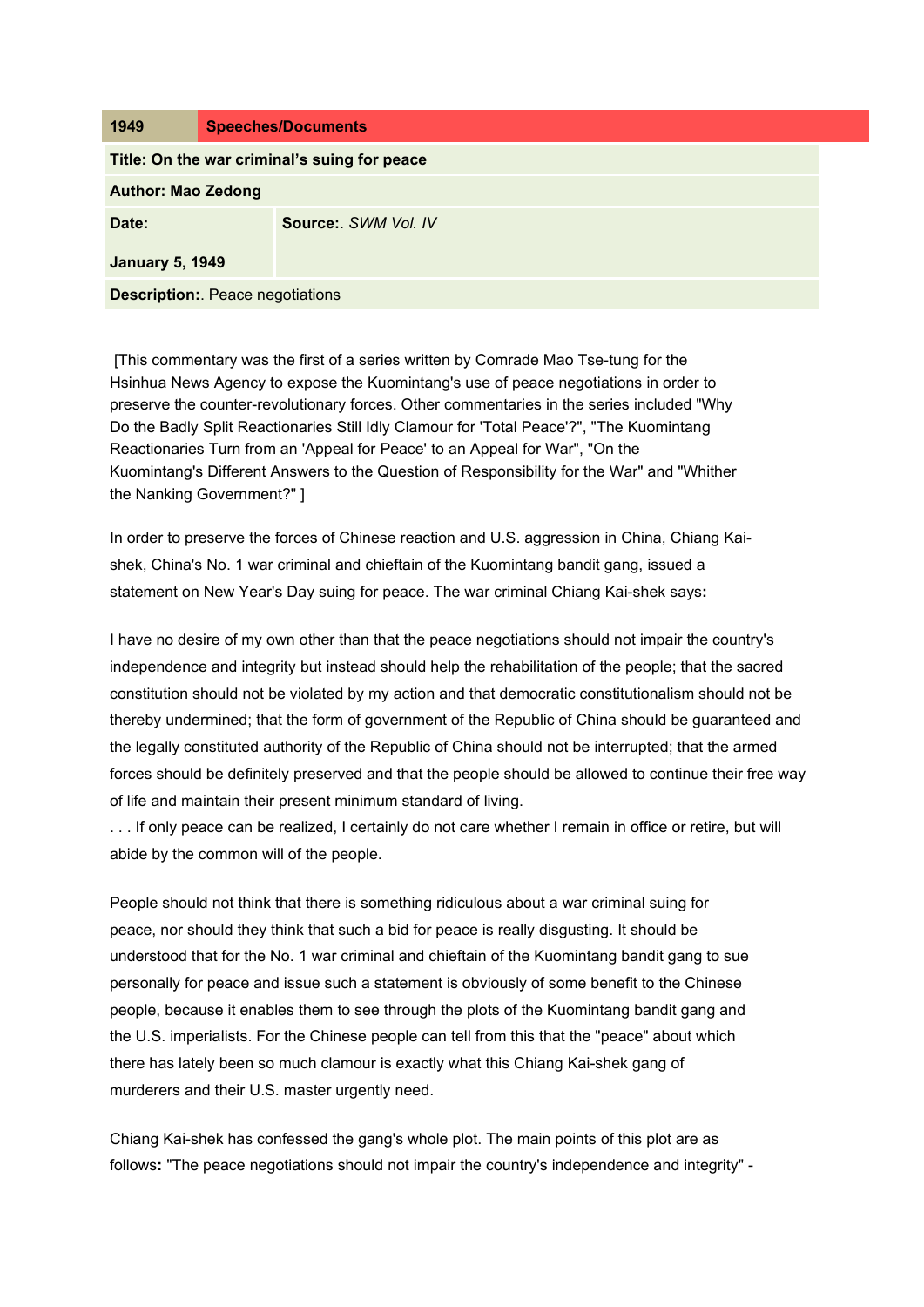- this is first in importance. "Peace" is all right, but "peace" is a million times wrong if it impairs the "independence and integrity" of the state of the four big families and the comprador and landlord classes. "Peace" is absolutely all wrong if it impairs such treaties as the Sino-U.S. Treaty of Friendship, Commerce and Navigation, the Sino-U.S. Air Transport Agreement **[\[1\]](http://www.marxists.org/reference/archive/mao/selected-works/volume-4/mswv4_49.htm#bm1#bm1)** and the Sino-U.S. bilateral agreement, **[\[2\]](http://www.marxists.org/reference/archive/mao/selected-works/volume-4/mswv4_49.htm#bm2#bm2)** or if it impairs such prerogatives enjoyed by the United States in China as the stationing of ground, naval and air forces, the building of military bases, the exploitation of mines and the monopoly of trade, or if it interferes with China's becoming a U.S. colony -- in short, if it impairs any such measures as protect the "independence and integrity" of Chiang Kai-shek's reactionary state.

"Help the rehabilitation of the people" -- that is, "peace" must help the rehabilitation of the Chinese reactionaries, who have been defeated but not yet wiped out, so that, once rehabilitated, they can stage a comeback and extinguish the revolution. This is exactly what "peace" is for. The war has been going on for two and a half years, "the running dog can no longer run" and the Americans are angry; a rest-cure, however brief, is better than none.

"The sacred constitution should not be violated by my action and democratic constitutionalism should not be thereby undermined; the form of government of the Republic of China should be guaranteed and the legally constituted authority of the Republic of China should not be interrupted" -- all this means guaranteeing the ruling position of China's reactionary classes and reactionary government and guaranteeing that the "legally constituted authority" of these classes and their government will not be "interrupted". This "legally constituted authority" certainly must not be "interrupted", for to "interrupt" it would be very dangerous -- it would mean the finish of the whole of the comprador and landlord classes, the end of the Kuomintang gang of bandits and the arrest and punishment of all the war criminals, big, medium and small.

"The armed forces should be definitely preserved" -- they are the lifeline of the comprador and landlord classes, and although several millions have been wiped out by the detested People's Liberation Army, there still remain one million several hundred thousand troops which must be "preserved", and "definitely" so. If they were "preserved", but not "definitely", the comprador and landlord classes would lose their capital, their "legally constituted authority" would still be "interrupted", the Kuomintang bandit gang would still be finished, all the war criminals, big, medium and small, would still be arrested and punished. Just as the life of Chia Pao-yu of the Grand View Garden depended upon a piece of jade in his necklace,**[\[3\]](http://www.marxists.org/reference/archive/mao/selected-works/volume-4/mswv4_49.htm#bm3#bm3)** the life of the Kuomintang depends upon its army, so how can one say that its army should not be "preserved", or should only be "preserved" but not "definitely" so?

"The people should be allowed to continue their free way of life and maintain their present minimum standard of living" -- this means the Chinese comprador and landlord classes must preserve their freedom to oppress and exploit the people of the whole country and their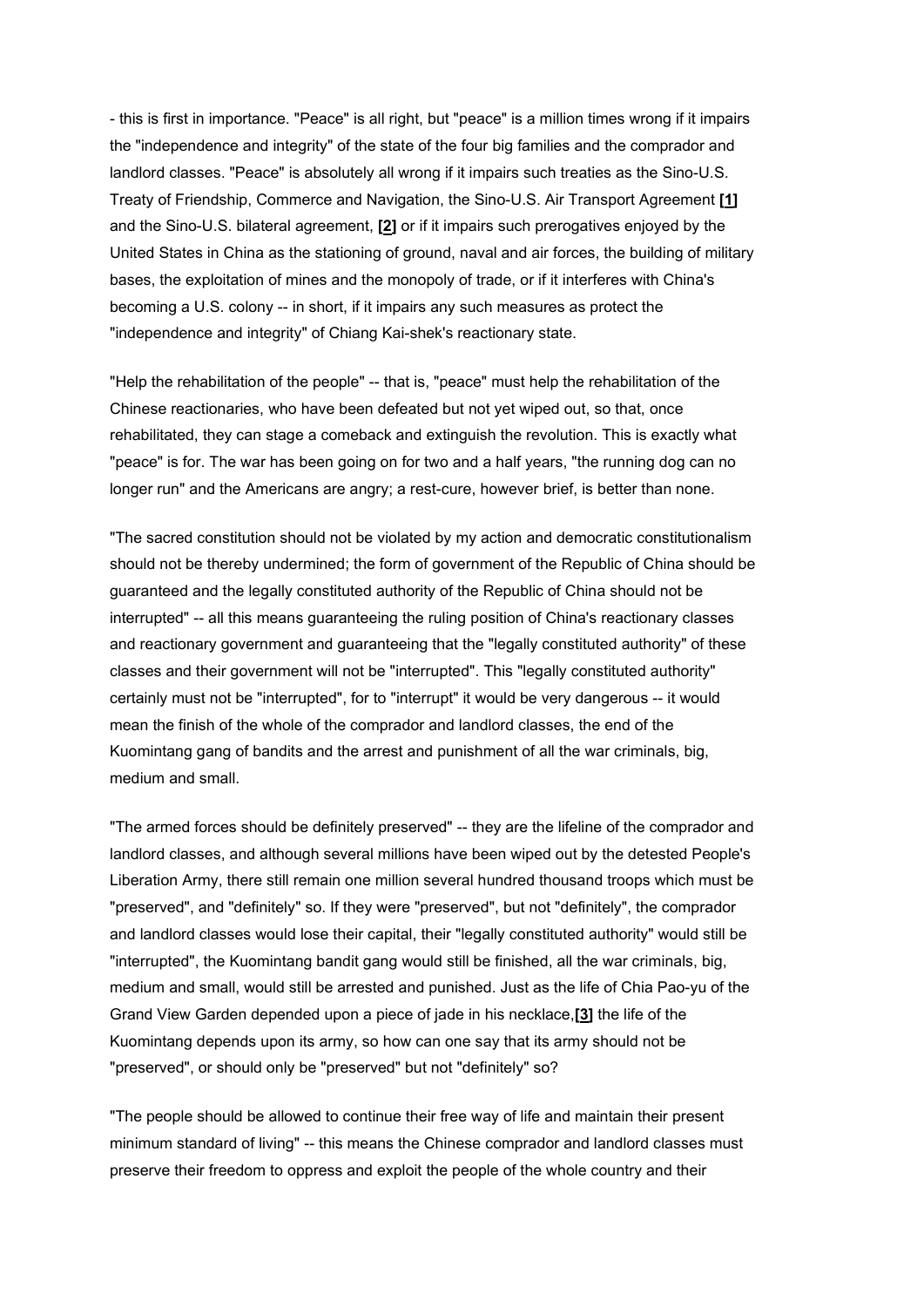freedom to maintain their present standard of lordly, luxurious, loose and idle living, while the Chinese working people must preserve their freedom to be oppressed and exploited and maintain their present standard of living, a life of cold and hunger. That is the ultimate aim of the war criminals in suing for peace. What is the use of peace, if the war criminals and the classes to which they belong cannot preserve their freedom to oppress and exploit and cannot maintain their standard of lordly, luxurious, loose and idle living? To preserve all this, it is of course necessary for the workers, peasants, intellectuals, government employees and teachers to maintain their present "free way of life and minimum standard of living", a life of cold and hunger. Once our beloved President Chiang puts forward this condition, the tens of millions of workers, handicraftsmen and professionals, the hundreds of millions of peasants, and the millions of intellectuals, government employees and teachers can only clap their hands in unison, prostrate themselves and shout, "Long live the President!" If the Communist Party still refuses peace, so that this wonderful way of life and standard of living cannot be maintained, then it will be guilty of a crime for which it deserves to die ten thousand deaths, and "the Communist Party will be held responsible for all the consequences".

In saying all this, however, we have not exhausted the whole treasury of wonderful ideas in the war criminal's statement of January 1 suing for peace. Here is another gem -- what Chiang Kai-shek in his New Year message calls "a decisive battle in the Nanking-Shanghai sector". Where is the strength for such a "decisive battle"? Chiang Kai-shek says, "It must be understood that today the strength of the government in the military, political, economic or any other field is several times or even tens of times greater than that of the Communist Party." Oh! Ho! How can people not be scared to death by such immense strength? Leaving political and economic strength aside and taking only military strength, one sees that the People's Liberation Army now has over three million men, that two times "greater" than this number is over six million and that ten times "greater" is over thirty million. And how many will "tens of times" be? All right, let's take twenty times, which gives over sixty million men; no wonder President Chiang says he has "full confidence in winning the decisive battle". Why then should he beg for peace? Certainly not because he can no longer fight. For if he were to bring the pressure of over sixty million troops to bear, could there be any chance of survival for the Communist Party or any other party in the world? All of course would be crushed to powder. It is clear then that when he begs for peace, it is certainly for no other reason than "to plead for the life of the people".

But is everything going well, without any hitch? There is a hitch, it is said. What is the hitch? President Chiang says**:**

It is regrettable that there are people in our government who have come under the influence of malicious Communist propaganda and are consequently in a wavering state of mind, having almost lost their self-confidence. Spiritually menaced by the Communists, they see only the enemy's strength but not our own huge strength, which is tens of times greater than the enemy's.